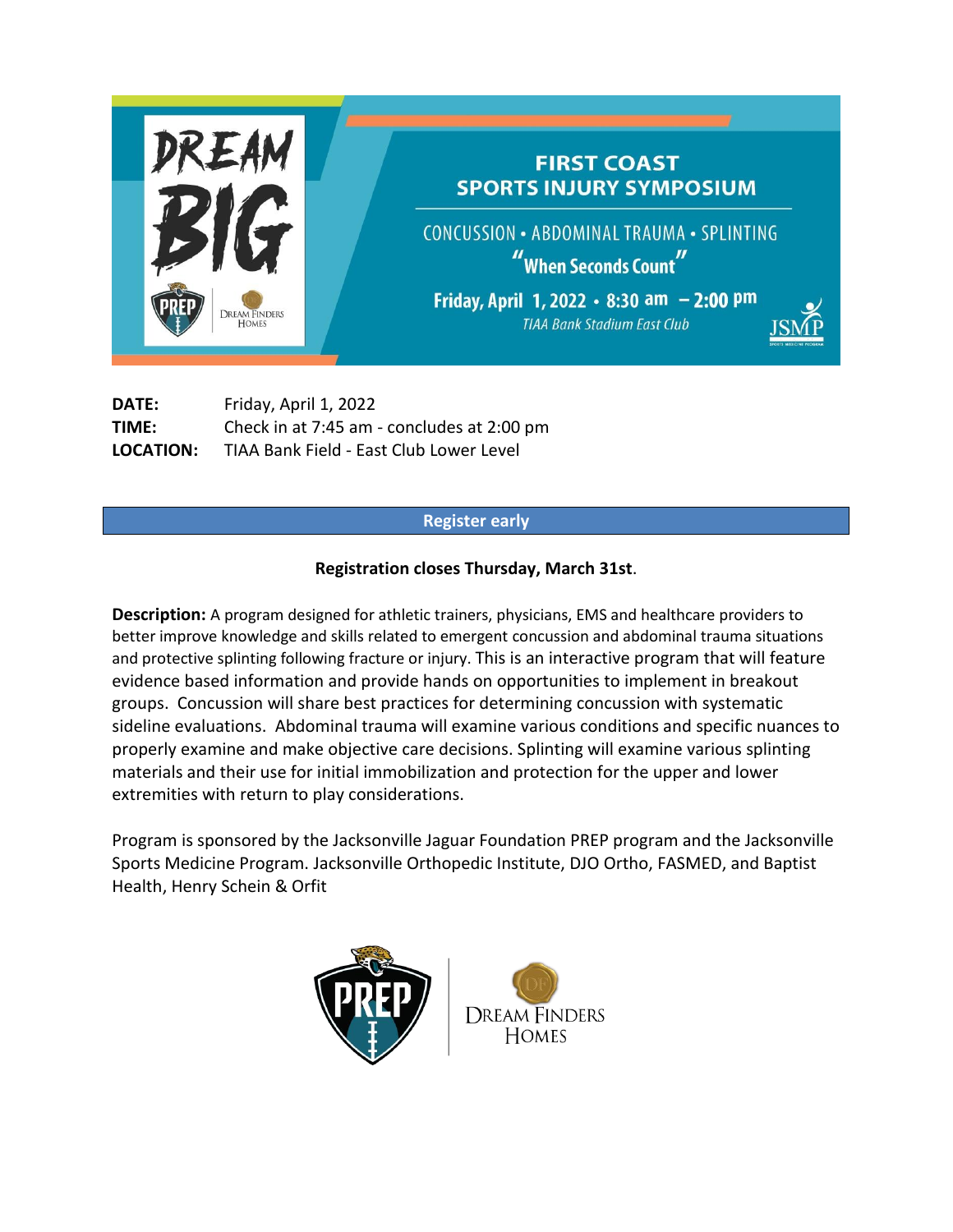



**Questions:** Contact: Jim Mackie, Program Development, JSMP 904-202-5320 or preferred cell 904-477-9291 [Jim.mackie@bmcjax.com](mailto:Jim.mackie@bmcjax.com)

### **Credits:** Total 3.5 **BOC Category A hours**

### **Domains of Athletic Training**

- Injury and Illness Prevention and Wellness Promotion
- Healthcare Administration and Professional Responsibility
- Examination, Assessment, and Diagnosis

### **Level of Difficulty**

Essential Level

**Cost:** One price of \$30.00, it's a bargain. **Register by midnight March 31st**

# **To Register**: **[www.JAXSMP.COM](http://www.jaxsmp.com/)**



### **Certificate of Credit**

This is a total 3.5 hour BOC Category CEU approved educational program. Jacksonville Sports Medicine Program (BOC AP# P3634) is approved by the Board of Certification, Inc. to provide continuing education to Athletic Trainers. This program is eligible for a maximum of 3.5 Category A hours/CEUs. ATs should claim only those hours actually spent in the educational program. *Participants who attend the program will be mailed a Certificate of Credit following submitting a program evaluation.*

### **Cancellation Policy**

Cancellations/Refunds for registration fees will be granted under the guidelines listed below. All requests for refunds must be made in writing to the JSMP Executive Director (emails will be accepted as written documentation). Four weeks prior to the start of the scheduled meeting – full refund minus \$25.00 processing fee. Three weeks prior to the start of the scheduled meeting – 50% refund, plus 10% of total price processing fee. Less than two weeks prior to the start of the meeting – 0% refund.